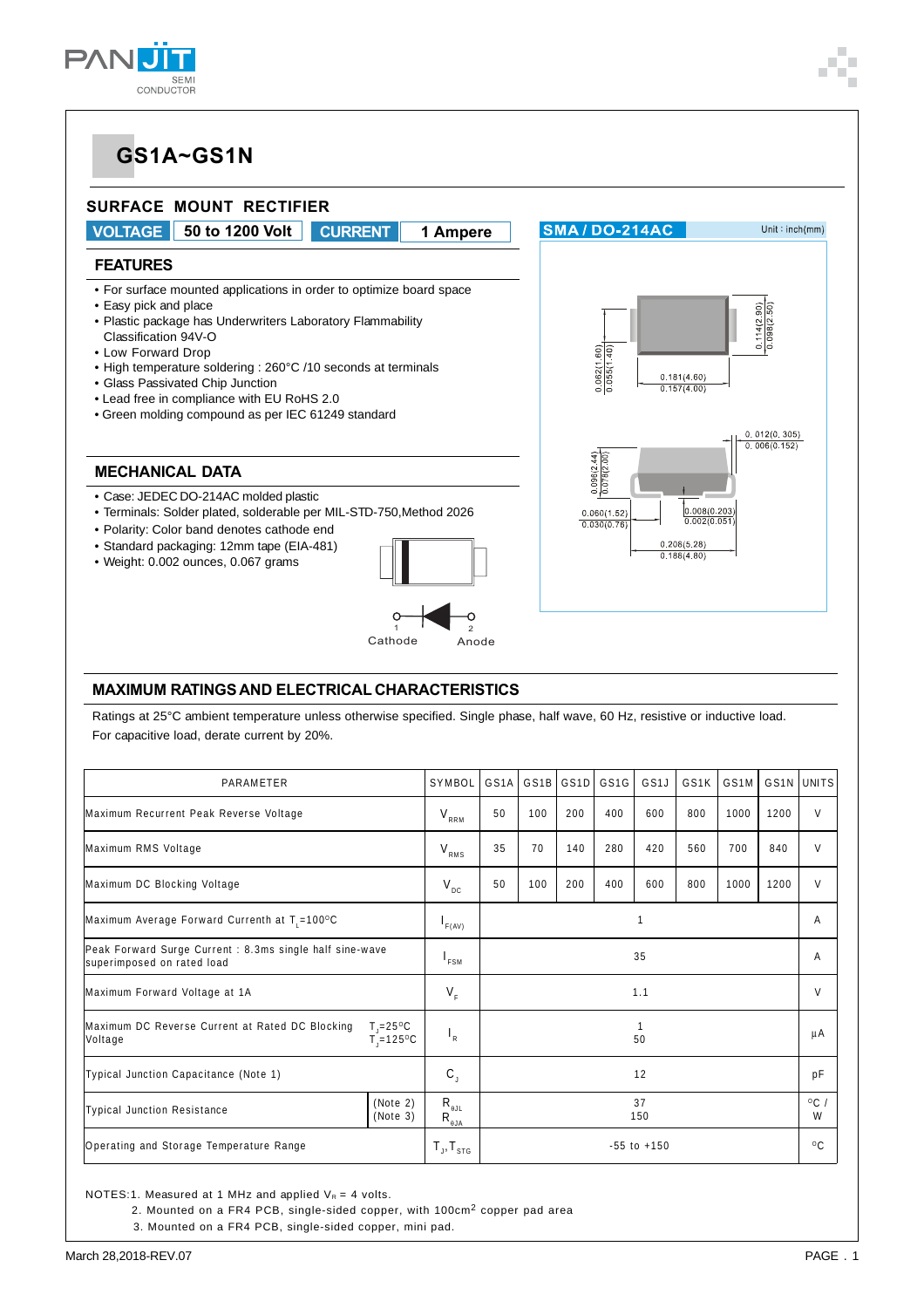



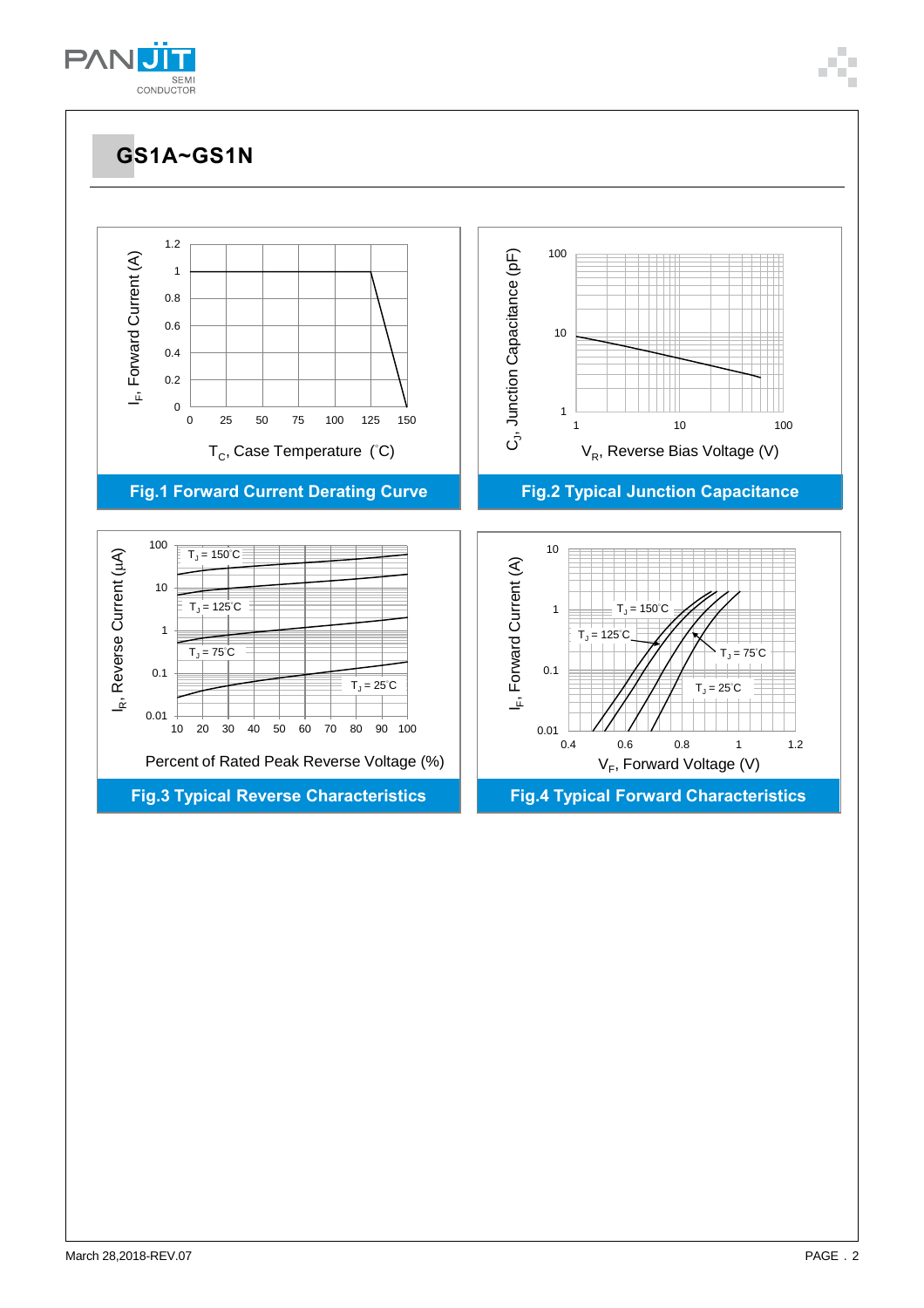

#### **MOUNTING PAD LAYOUT**



#### **ORDER INFORMATION**

• Packing information

T/R - 7.5K per 13" plastic Reel

T/R - 1.8K per 7" plastic Reel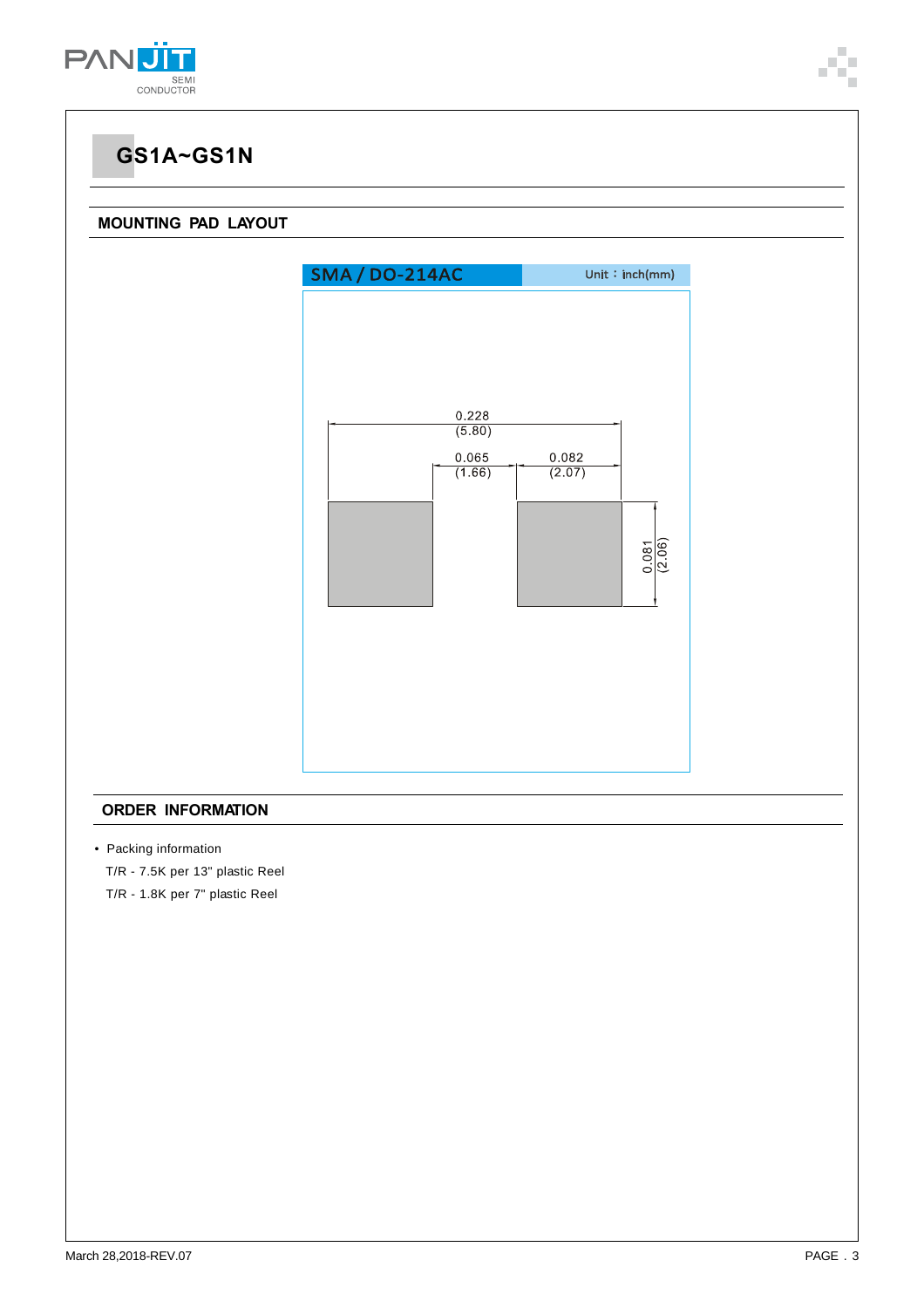

#### **Part No\_packing code\_Version**

GS1A\_R1\_00001 GS1A\_R2\_00001

### **For example :**

**RB500V-40\_R2\_00001**



—<br>
Serial number

**Version code means HF**

- **Packing size code means 13"**
- **Packing type means T/R**

| <b>Packing Code XX</b>                         |                      |                                            |                | <b>Version Code XXXXX</b>                            |   |               |  |  |  |
|------------------------------------------------|----------------------|--------------------------------------------|----------------|------------------------------------------------------|---|---------------|--|--|--|
| <b>Packing type</b>                            | 1 <sup>st</sup> Code | <b>Packing size code</b>                   |                | 2 <sup>nd</sup> Code HF or RoHS 1 <sup>st</sup> Code |   | 2nd~5th Code  |  |  |  |
| <b>Tape and Ammunition Box</b><br>(T/B)        | A                    | N/A                                        | 0              | <b>HF</b>                                            | 0 | serial number |  |  |  |
| <b>Tape and Reel</b><br>(T/R)                  | R                    | 7"                                         |                | <b>RoHS</b>                                          | 1 | serial number |  |  |  |
| <b>Bulk Packing</b><br>(B/P)                   | в                    | 13"                                        | $\overline{2}$ |                                                      |   |               |  |  |  |
| <b>Tube Packing</b><br>(T/P)                   |                      | 26 <sub>mm</sub>                           | X              |                                                      |   |               |  |  |  |
| <b>Tape and Reel (Right Oriented)</b><br>(TRR) | S                    | 52 <sub>mm</sub>                           | Υ              |                                                      |   |               |  |  |  |
| <b>Tape and Reel (Left Oriented)</b><br>(TRL)  |                      | <b>PANASERT T/B CATHODE UP</b><br>(PBCU)   | u              |                                                      |   |               |  |  |  |
| <b>FORMING</b>                                 | F                    | <b>PANASERT T/B CATHODE DOWN</b><br>(PBCD) | D              |                                                      |   |               |  |  |  |